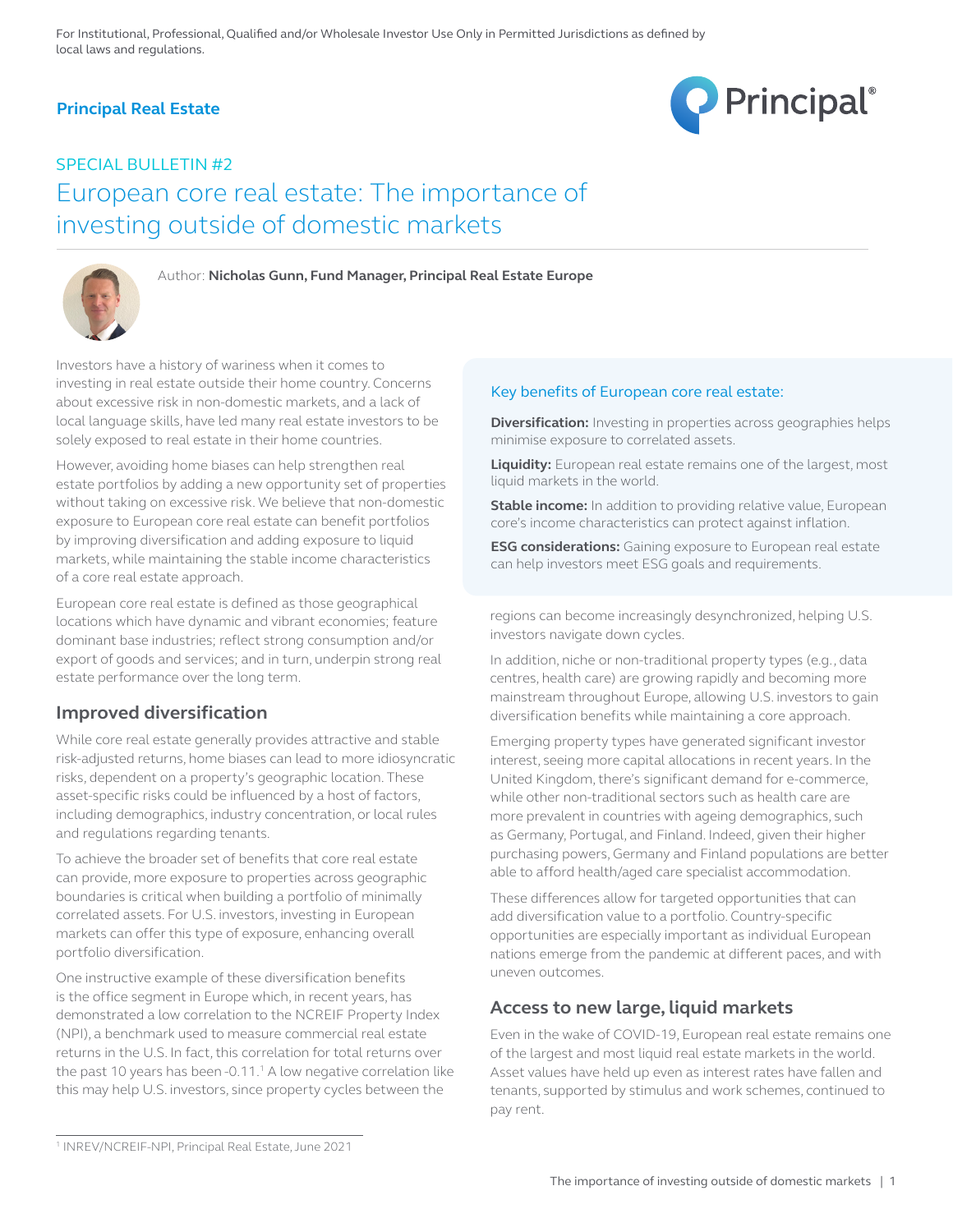Today, we estimate the European real estate market is roughly €8.4 trillion and constitutes nearly 45% of nominal GDP—similar in scale to U.S. commercial real estate. The two markets also share core investments across office, industrial, and retail.<sup>2</sup> Europe even saw resilient transaction activity in 2020, despite the pandemic limiting transactions.

Other potential liquidity factors make Europe an attractive market. Office-based employment in Europe is growing and labour markets remain on solid ground as most economies continue to add jobs. These dynamics coincide with relatively constrained office supply in many markets, as completion rates in Europe are below long-term averages compared to the U.S., where there has generally been more development and new supply.

Taken together, these potential liquidity dynamics present opportunities across the largest real estate sectors and property types, as well as the more niche sectors.

### **Attractive relative value along with income potential**

The extraordinary policy stimulus that resulted from the pandemic has led to a significant boost of capital into global markets. While a great boon for equities and other risk assets, the flood of liquidity has lowered fixed income yields and made it more difficult for investors to find products that can generate stable income.

Although global bond yields are beginning to rise, this is no match for the ever-increasing need for income. In this environment, European core real estate can provide income, while also offering greater relative value than the U.S., as sovereign bond spreads are greater in Europe. In addition, debt financing costs are much lower in Europe. For example, German banks are able to lend at an all-in cost of 100 basis points (bps), while they're much higher in the UK (150-170 bps) and the U.S. (290 bps).3

The income characteristics of European core real estate can also provide additional inflation benefits. This is because many European countries' rents are increasingly indexed to inflation, a practice less common for U.S. leases. Looking at the distribution of INREV4 total returns relative to inflation as shown in the chart, we see that since 2000, positive quarterly returns have far exceeded the number of quarters with negative returns and typically exceed inflation.





Source: INREV, Q1 2021, quarterly annualized returns

Moreover, the cost of materials and labour for new development also acts as a natural hedge to inflation. Because real estate has the potential to provide a stable income return to investors, this hedge is critical for pensions and other investors with active capital requirements.

### **Additional considerations**

Non-domestic investments provide real estate investors access to new sectors and strategies, as well as the potential to take advantage of mispricing in these markets. Other notable benefits include avoiding home country biases and investing in nondomestic markets. Another consideration is environmental, social, and governance (ESG). Europe has been at the forefront of ESG in commercial real estate buildings. Gaining exposure to this region is one way to help real estate investors meet ESG goals and requirements.

Additionally, Europe's current debt environment—relative to the U.S.—is creating an attractive opportunity to generate returns through the use of leverage. While using leverage to help boost returns can be additive, investors should be wary of strategies that rely too heavily on the cheap debt environment. The wrong balance of leverage in a portfolio can quickly diminish riskadjusted returns.

2 World Bank, Principal Real Estate, September 2021

<sup>3</sup> German and UK data: Principal Real Estate, Q2 2021; U.S. data: ACLI, 2Q 2021. U.S. lending costs are based on quotes to life insurance companies. 4 The European Association for Investors in Non-Listed Real Estate Vehicles (INREV), Q1 2021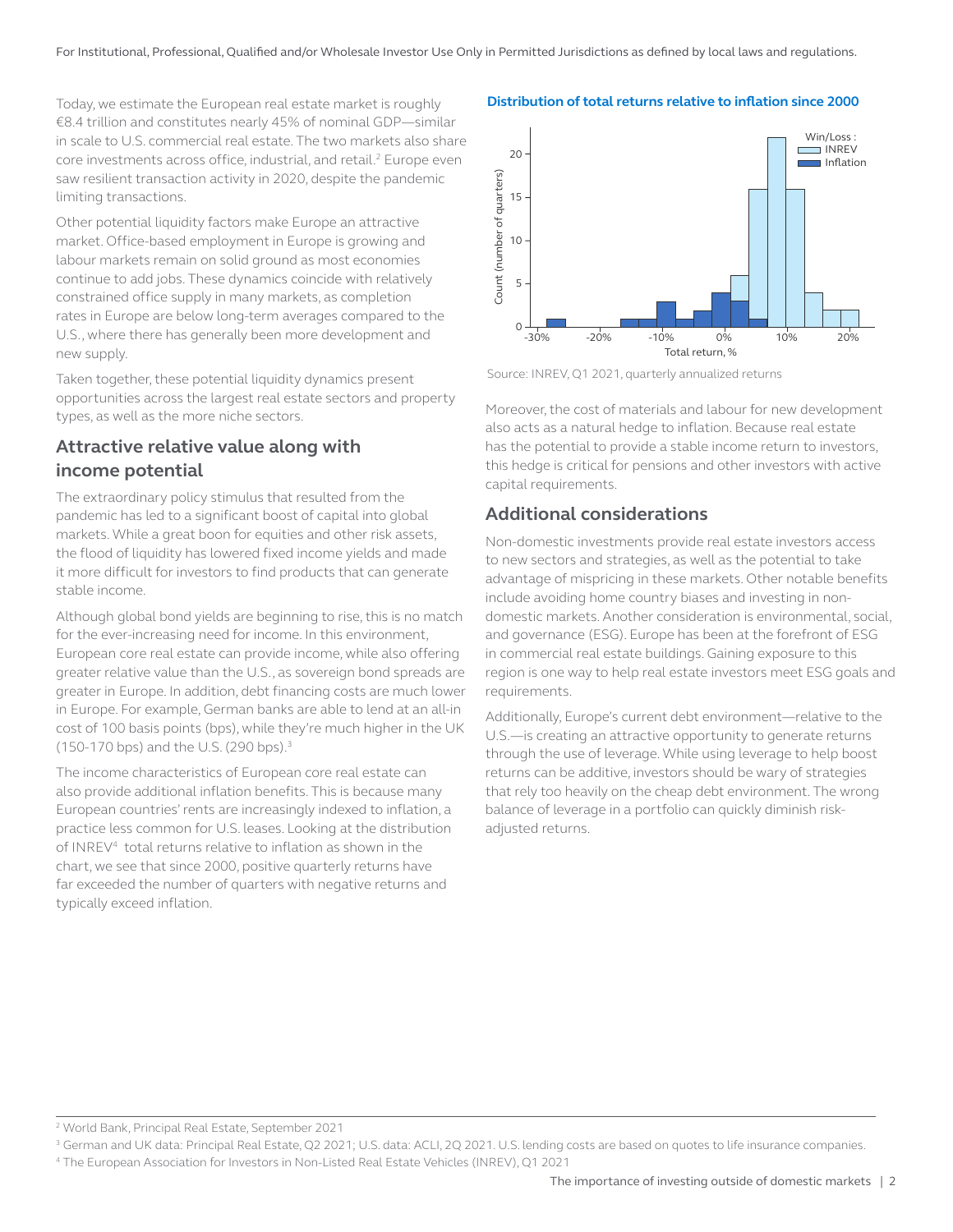For Institutional, Professional, Qualified and/or Wholesale Investor Use Only in Permitted Jurisdictions as defined by local laws and regulations.

# **The end result: Improved portfolio outcomes**

Ultimately, we believe exposure to European core real estate improves portfolio outcomes for long-term investors. We conducted a recent analysis which modeled the addition of European core real estate to a portfolio. The addition led to an expansion of the efficient frontier due to an improved risk/return profile.

Going forward, we believe strategies that remain too focused on domestic investment will miss out on a broader set of opportunities that will help build more resilient portfolios. By investing outside of home markets, investors will find they're able to capture more of the opportunity arising from thematic drivers as well as from geographic idiosyncrasies.



#### **Portfolio risk/Return allocations**

For more information on **Principal Real Estate's capabilities** in the European core space, visit **principalreeurope.com**.

Source: INREV, Bloomberg Barclays, Moody's Analytics, MSCI-IPD, Q1 2021